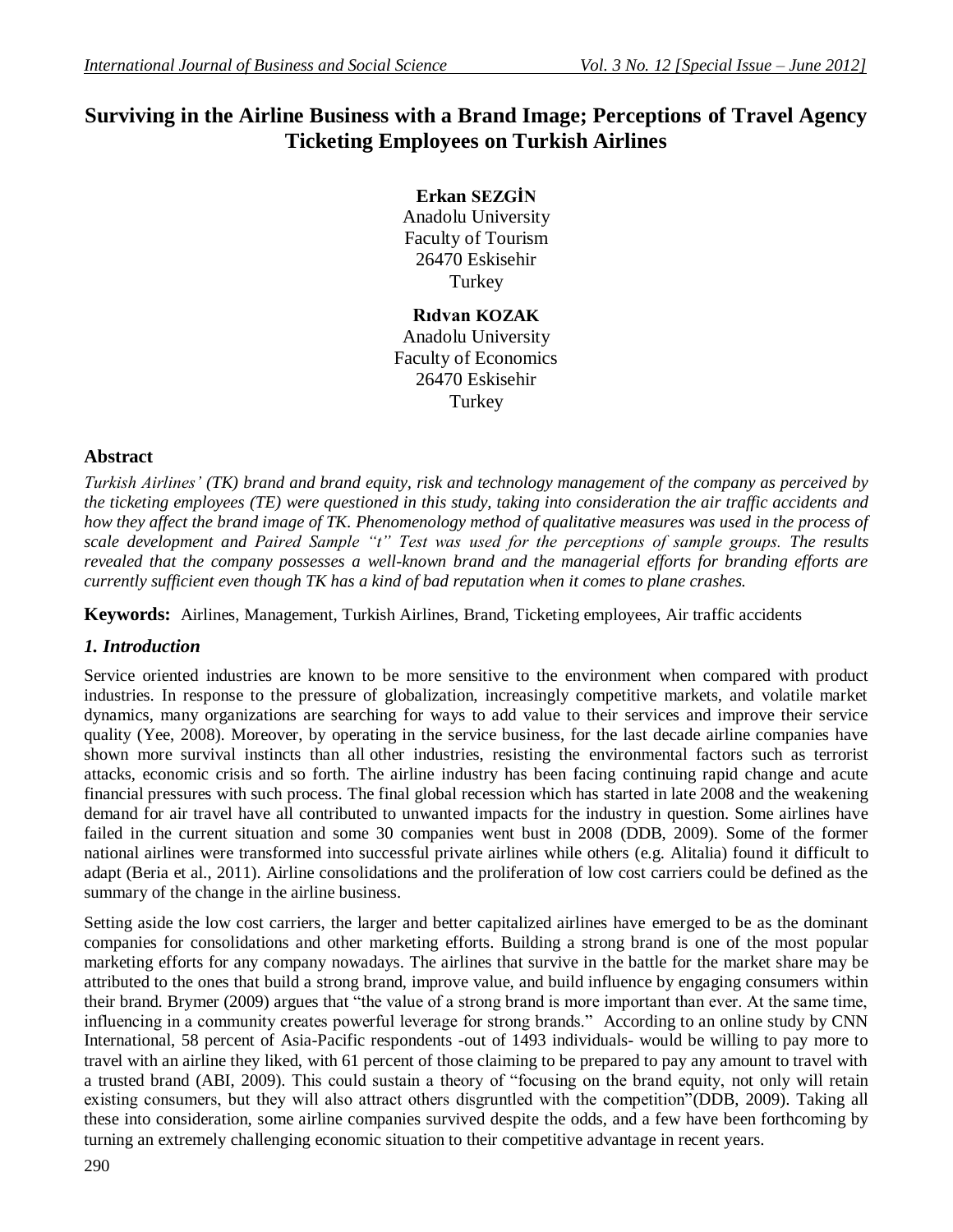Turkish Airlines (TK) has been a remarkable example of such successful companies in the process. Having been established in 1933 as 'State Airlines Administration' and restructured as 'Turkish Airlines' in 1955, the airline has celebrated its 75<sup>th</sup> foundation anniversary in 2008 (ETW, 2008). It has to be acknowledged that until 2003 98% of its share belonged to the government, and only 2 percent to other investors. The Turkish Ministry of Transport implemented a new policy in 2003 and withdrew all protection for the national airline. From 2003 to 2008, TK had embarked on a serious of marketing and promotional activities in order to determine itself as a regional leader in Eurasia and as a prominent global airline. In the year 2008, TK had become a member of Star Alliance which is one of the largest airline alliances in the world. In order to build and keep alive its brand equity, which provides a serious advantage in terms of competition, TK has also focused on the investments that support the brand equity. That is to say, offering quality, entertainment systems within the aircrafts, comfortable seats, aesthetics, and quality of presentations and investing in highly qualified personnel (Mechtronix, 2010). As a result of all the above mentioned efforts, the company was declared to be one the four most profitable airlines in the world carrying 22.53 million passengers with its fleet 130 aircrafts in 2008 (Businessweek, 2010).

Finally, it can be easily said that TK is another company that operates in the service industry. As mentioned before, service oriented industries are more sensitive to the environment. TK Boeing 737-800 (TK 1951) crashed sceptically 1.5 km before the intended runway at Amsterdam Schiphol Airport, on  $25<sup>th</sup>$  of February 2009 (Ale et al. 2010) and at time the company froze all its promotional efforts temporarily. It is worth noting that, TK has not been well known for its safety in the airline business. Furthermore, the airline has suffered from a bad reputation with its plane crash rating in the aviation history (PCI, 2010). Despite all of these disadvantages, the company seemed to have recovered quickly and continued with the expansion of new destinations and markets in the year 2009, as well as new promotions and sponsorships globally. Considering Turkey as a bridge between Europe and Asia, the Turkish flag carrier started with the *"touristanbul"* promotion in 2010 which offered free Istanbul city tour to its transit passengers. Although it is early to compare TKs' expenditure on marketing and advertising with Emirates \$ 380 million expenditure (Airline Business, 2006), the company has also signed agreements with the top sport names, organizations and brands in the progress. The television commercials of these sponsored figures all around the world contributed to the brand image of TK. Table 1 demonstrates the sponsorships of TK from various sport branches.

| Football                | <b>Basketball</b>     | <b>Tennis</b>        | Golf             |
|-------------------------|-----------------------|----------------------|------------------|
| FC Barcelona (Spain)    | Euroleauge Basketball | <b>Thailand Open</b> | Ladies Open tour |
|                         | Organization          |                      | (LET)            |
| Manchester United FC    | Kobe Bryant (USA)     | Caroline Wozniacki   |                  |
| (UK)                    |                       | (Denmark)            |                  |
| <b>Turkish Football</b> | Maroussi BC (Greece)  |                      |                  |
| Federation (TFF)        |                       |                      |                  |
|                         | Valencia BC (Spain)   |                      |                  |

**Table 1. Sponsorship Activities of Turkish Airlines**

# *2. Literature Review*

Air transport is a lightly complex system consisting of interlinking distributed network made up of human operators, procedures and technological systems. Furthermore, transportation itself is service based industry and naturally service industries are affected by many variables during their operations. Airlines working hard on brand image and even the ones that already have had a prominent brand image, could be still suffering easily after a hijacking attempt or an air traffic accident. These risks are unfortunately unmanageable. Assuming that flying is an individual's choice and that the system deploys some resources to satisfy such choice, Netjasov and Janic (2008) identified four types of risks: risk to an individual, statistical risk of the occurrence of an accident, predicted risk and perceived risk. The authors analysed the research on risk and safety modelling in civil aviation. Describing the definitions of risk and safety, they proposed a model on four categories: causal models for risk and safety assessment, collision risk models, human factor error models, and third party risk models. Airlines can not avoid the risk factors on their branding process. However, there are always some risks and the companies aiming to be well-known brands in the aviation market have to use some instruments in order to do so. One of these instruments is to be a member of aviation strategic alliances for the last decade. Putting aside the initial aim of an alliance pursuing a larger market share or a technology transfer, the final purpose of the companies is to achieve stronger results.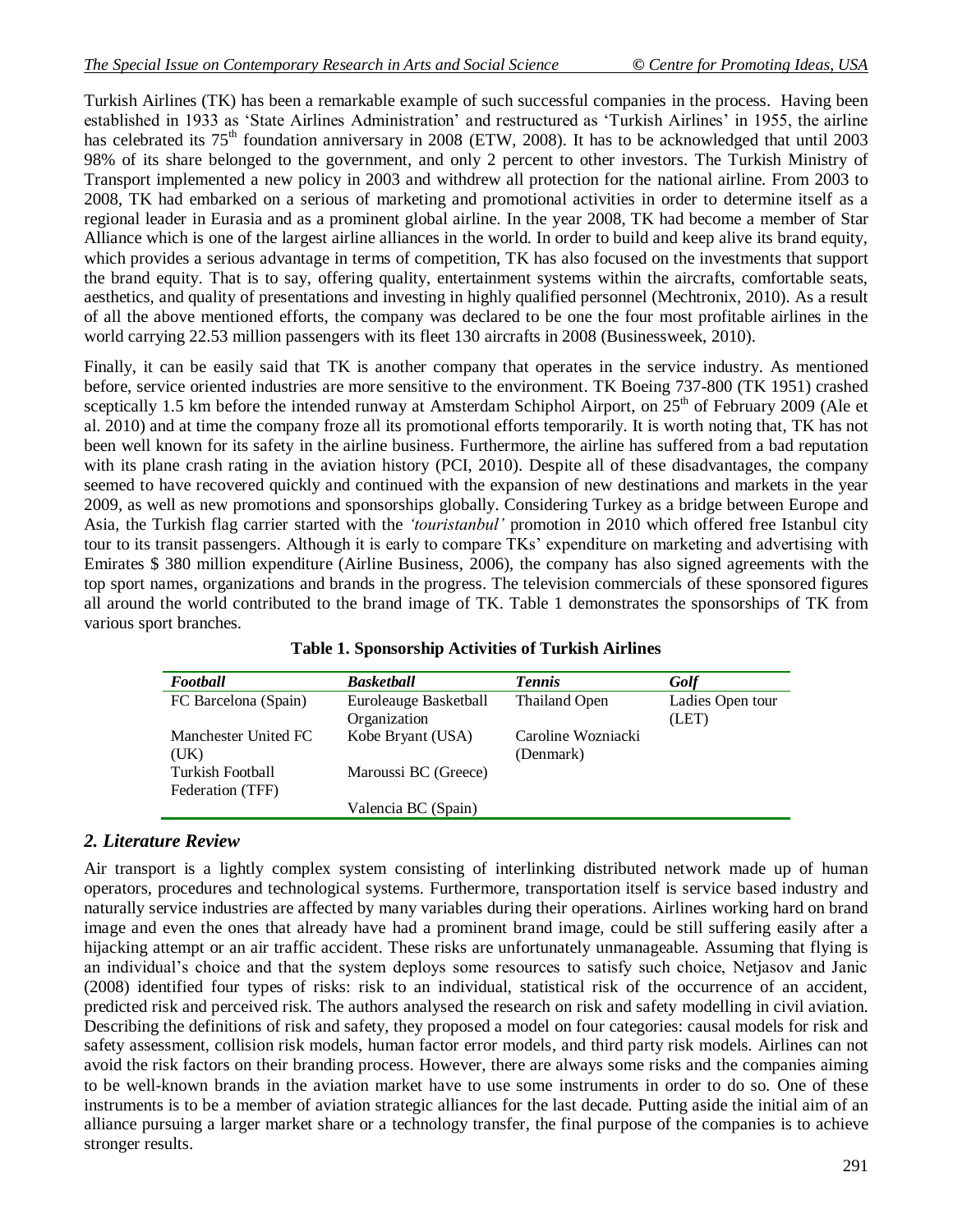Considering the market share purposes of the companies, Fan et al. (2001) have argued the penetration of globalization of strategic alliances and consolidations in the airline industry. As a result of the study, they claimed that the economic forces will likely pressure airlines into a greater degree of consolidation; however, the number of truly global strategic airline alliances will likely remain small. On the other hand, Beritella et al. (2007) examining the wide-body long range aircrafts, proposed a strategic alliance model for aircraft producers. They focused on the rivalry between Airbus and Boeing aircrafts, and claimed that speed is not a relevant parameter in technical consideration, but other parameters, such as maximum take-off weight, are seem to be more relevant.

The importance of building a strong brand as a primary goal of many organizations has been recognised in the marketing literature for quite some time [\(Keller,](http://www.sciencedirect.com/science?_ob=ArticleURL&_udi=B6V69-4WFGRTN-1&_user=736614&_coverDate=05%2F31%2F2010&_rdoc=1&_fmt=high&_orig=gateway&_origin=gateway&_sort=d&_docanchor=&view=c&_acct=C000040859&_version=1&_urlVersion=0&_userid=736614&md5=3810e263e4c2af02ec10f0b1e5a5d450&searchtype=a#bib43) 2001; [Hoeffler](http://www.sciencedirect.com/science?_ob=ArticleURL&_udi=B6V69-4WFGRTN-1&_user=736614&_coverDate=05%2F31%2F2010&_rdoc=1&_fmt=high&_orig=gateway&_origin=gateway&_sort=d&_docanchor=&view=c&_acct=C000040859&_version=1&_urlVersion=0&_userid=736614&md5=3810e263e4c2af02ec10f0b1e5a5d450&searchtype=a#bib33) and Keller, 2002). The main idea behind this view is that an organisation that builds a strong brand will create stronger earnings, and will be more constant in its marketplace performance. Brand performance can also be seen in any particular brand achieving its organization's established objectives in the marketplace. Hence, brand performance can be defined as the relative measurement of the brand's success in the marketplace [\(O'Cass](http://www.sciencedirect.com/science?_ob=ArticleURL&_udi=B6V69-4WFGRTN-1&_user=736614&_coverDate=05%2F31%2F2010&_rdoc=1&_fmt=high&_orig=gateway&_origin=gateway&_sort=d&_docanchor=&view=c&_acct=C000040859&_version=1&_urlVersion=0&_userid=736614&md5=3810e263e4c2af02ec10f0b1e5a5d450&searchtype=a#bib62) and Ngo, 2007). Branding has been such a hot topic issue that affects many industries as well as destinations either on regional level or on a national level. Lately in the tourism industry, destination branding has been a specific discipline besides corporate branding. Conglomerates did not pay sufficient attention on branding in the seventies and eighties but they preferred more vertical integrations with several brands and several sectors. However, the trend has turned out to horizontal integrations since the globalization process forced companies, as well as countries and unions of countries in order to integrate in one single brand under the same business sector (Sezgin, 2008).

The integration instruments such as the strategic alliances as mentioned above, acquisitions and franchising have become more popular. The conglomerates started to integrate under a single brand instead of multi brands with multi sectors. Consumers on the other hand took the role of savvy researchers and gave more importance to brand and reliability factors. Chen and Chang (2008), studied the decisions of international air passengers on brand equity, brand preference and purchase intentions and they have found that there was a positive relationship between brand equity, brand preference and purchase intentions with a moderation effect of switching cost. Chang and Yang (2008), on the other hand, developed a method of measuring airline repurchase motivation; they explored service items affecting repurchase, and contributed airlines to self-evaluate their service marketing. The authors examined the four major airlines that fly between Taipei and Hong Kong by the Rasch measurement and claimed that although every airline has its own legal repeat passengers, preferences of passengers are somewhat different. This study focuses on the perceptions of ticketing employees (TE) in travel agencies who are assumed to be tourism professionals specialized in the aviation business. Turkish Airlines' brand and brand equity, risk and technology management of the company as perceived by the TE were questioned about air traffic accidents and how this would affect the brand image of TK.

#### *3. Method*

#### **3.1. Sample**

The sample of the study constitutes Antalya and Warsaw-two important tourist incoming cities- and TE working in travel agencies of these two cities. Although Istanbul is a more international city of Turkey with its transit Ataturk Airport connecting Europe to Asia, it is decided to use Antalya city as one of the samples in the study because of two significant reasons. Antalya's being the leading tourism destination city in Turkey both in incoming and ingoing markets is the leading reason. The other reason is that Antalya has an easier access to the sample group when compared to Istanbul. Taking those characteristics of the city into a consideration, it could be easily verified that every kind of travel agents are to be found in Antalya. Furthermore, TE's were presumed to have more information about TK than ordinary people since the airline is the Turkish flag carrier. Estimating 17 IATA (International Air Transport Association) agencies in the city (TURSAB, 2010), 39 (n1) TEs participated to form the first sample group. The other city, Warsaw, and the TE of the city were accepted to be more realistic about TK than their Turkish colleagues. Furthermore, Turkish TE might be more emotional while answering some items of the survey. There are indeed more cosmopolitan and international cities across Europe such as London and Paris. However, assuming how difficult it is to reach respondents in a foreign country, it was easier to reach Warsaw TE's via Polish academician colleagues. The other factors for selecting Warsaw are that there are frequent flights between Turkey and Poland, and accordingly presuming the Polish TEs are well-informed about TK. Finally, 52 (n2) TE from Warsaw participated as the second sample group of the study.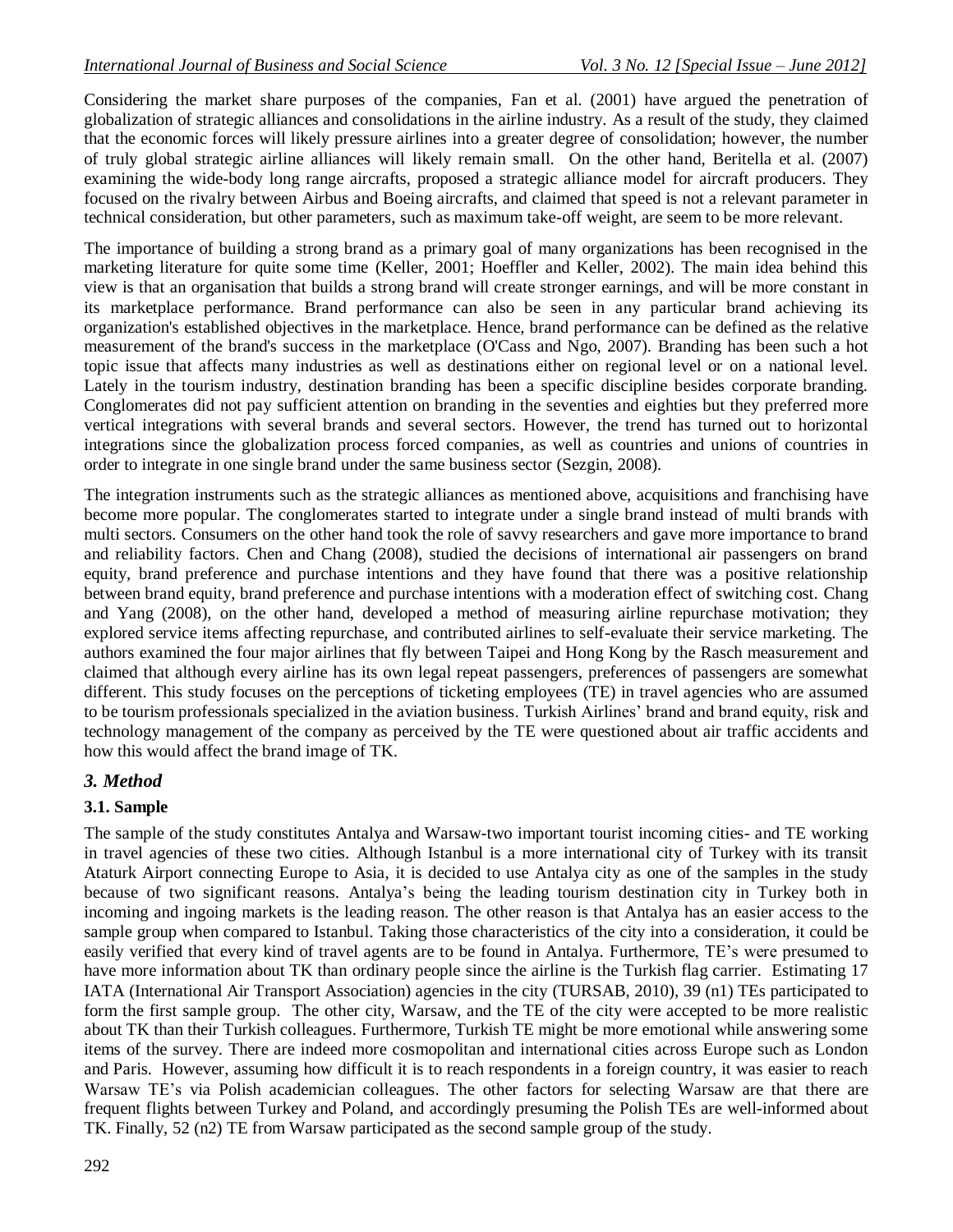## **3.2. Measurement**

Perceptions of TE both in Antalya and Warsaw cities on TK's brand image and management were undertaken in this survey. The survey for the sample picks out perception related questions (items) apart from the demographic questions. *Phenomenology* method –which is one of the Qualitative Research Methods-, was used with the subject group of 8 people who are professionals in aviation and ticketing, in the process of developing the survey items (Patton, 2002, p. 104). In the science of [statistics,](http://en.wikipedia.org/wiki/Statistics) the collection of quantifiable data from people involves a phenomenological step. Namely, in order to obtain that data, survey questions must be designed to collect measurable responses that are categorized in a logically sound and practical way, such that the form in which the questions are asked does not [bias](http://en.wikipedia.org/wiki/Bias) the results (Molenaar, 1082). A prerequisite of a good survey is that all respondents are really able to give a definite and unambiguous answer to the questions, and that they understand what is asked of them in the same way (Wikipedia, 2011). On the other hand, the respondents (TE's) of phenomenology experiment in this study were created a survey questions (items) by negotiating during the experiment. 24 items were developed at the end of the interview and 19 of the items were selected for the questionnaire.

There are some limitations that affected the progress of developing measure regarding to Qualitative ‗*Phenomenology"* Research Method usage. The structures of the items in the scale are inconvenient for assessing the reliability and validity to the measure. Furthermore, the response rate of the survey (N:91) is relatively low for applying such statistics. A two-page questionnaire, -consisting of 22 questions- was administered either through face to face interviews or by e-mails. The questionnaire was developed in both the Turkish and English languages. Apart from the three demographic questions, there are 19 five-point scale items ranging from 1 (not agree at all) to 5 (strongly agree). The items were supposed to measure the respondents' perceptions on TK plane crashes; TK's managing policies, and the company's brand value. Reliability Analysis (Cronbach alpha) was applied for 19 five-point scale items to both Turkish and Polish TE's responses and the values for Turkish TE's responses "n1,  $a=0.8212$ ", and for Polish TE's responses "n2,  $a=0.6859$ " were obtained as reliability scores. Ozdamar (1999, p.513) states that Cronbach Alpha is between  $0&1$ , but if there is a negative correlation among the questions then Alpha would be taken as a negative value.

#### *4. Data analysis and results*

Descriptive profiles of two groups are demonstrated in Table 1. According to the table, reasonable majority of the Polish TE fall within the 21-30 age gaps with 78.8 percentages while 53.8 percentage of Turkish TE belong to at the same age group. The rest of the Turkish TE's, 35.9 percentage fall into the 31-40 age group and 10.3 in the 41-50 age groups. The table demonstrates that there are no Polish TE in the 41-50 age groups, but 21.2 percentages appear in the 31-40. Regarding the gender of the two groups, female TE witness taking the majority with 61.5 percentages in the Turkish group and 75 percentages when it comes to Polish respondents. Graduate TE from both nations (Turkish TE: 74.4 percent, Polish TE: 73.1 percent) are the largest groups when the educational levels of two groups are considered. 17.9 percent of Turkish TE and 26.9 percent of Polish TE are high school educated, and there are only 7.7 percent post graduate Turkish TE, while no post graduate Polish TE were represented in the survey.

| $N=91$             | (n1:39)                 | f1(%) | (n2:52) | f2(%) |
|--------------------|-------------------------|-------|---------|-------|
| Age                |                         |       |         |       |
| 21-30              | 21                      | 53.8  | 41      | 78.8  |
| $31 - 40$          | 14                      | 35.9  | 11      | 21.2  |
| $41 - 50$          | $\overline{\mathbf{4}}$ | 10.3  | $--$    | ---   |
| Gender             |                         |       |         |       |
| Male               | 15                      | 38.5  | 13      | 25    |
| Female             | 24                      | 61.5  | 39      | 75    |
| <b>Education</b>   |                         |       |         |       |
| <b>High School</b> | 7                       | 17.9  | 14      | 26.9  |
| Graduate           | 29                      | 74.4  | 38      | 73.1  |
| Post-Graduate      | 3                       | 7.7   | ---     | ---   |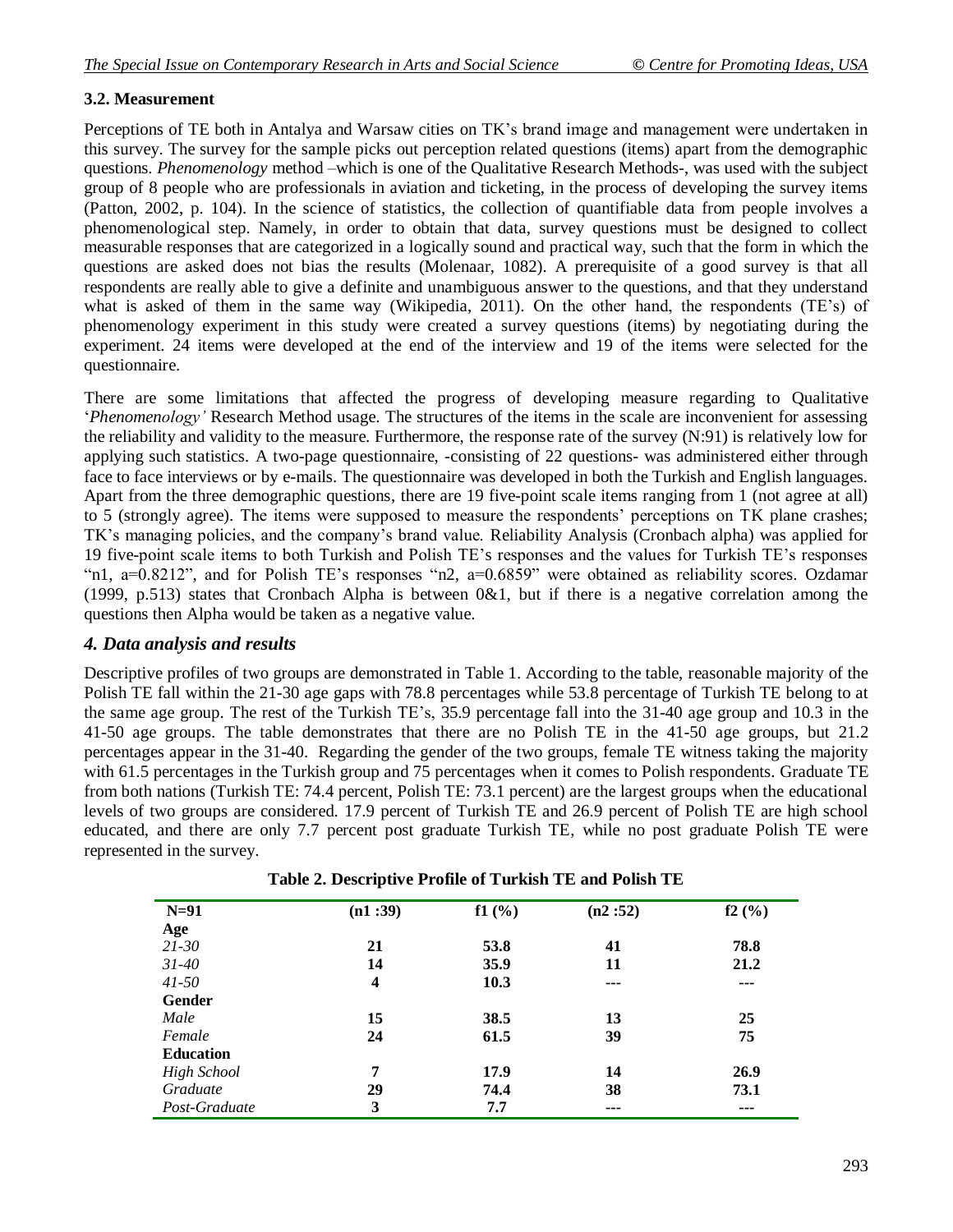The mean scores of Turkish and Polish TE's responses to the Likert scaled items are evaluated in Table 2. Paired Sample "t" Test comparison of n1 and n2 are demonstrated in the table considering the mean scores and applying them to SPSS statistical programme. Standard deviations, "*t*" values, degree of freedoms and significances of both groups are shown in the table besides the mean scores.

It appears that there is not a significant difference in 4 items out of 19 when the relations of the two groups are examined. In other words, the perceptions of two groups for the items; "TA manages plane crash informing process of consumers and mass media properly", "The hijacked TK planes are the evidences of weak safety *management*", "TK *investments for brand image are sufficient*" and "*Plane crashes cause a negative brand image for TK*" are not significantly differentiated. Hence, there is a significant difference among the perceptions of two groups for the rest 15 items.

It is observed that the conformity show difference from one item to the other when the agreement levels of n1 and n2 to the items are considered. Turkish TE have agreed at 4.67 level for the item claiming "TA is a well known *brand*", while Polish TE agreed at 4.02 level which could be measured also as a high assessment. An interesting result occurs for the item "TK is good at public relations management". Turkish TE's mean score for this item is only 3.3; however, Polish TE seem to agree more with the item scoring 4.10. A similar result occurs with the item "*TK* is *administered properly*" (n1:3.21, n2:3.81) where the Polish TE project themselves as being more optimistic about TK. Turkish respondents agreed with the item "TK serves better quality than its' European *competitors*" on a 4.21 level. On the other hand, Polish respondents don't seem very much fond of this item scoring only 2.94. When it comes to "*The equipments of TK are safe enough*" item, yet again Polish TE's mean score (3.50) is less than Turkish TE's (4.13). There are two items related with the Star Alliance membership in the survey. Both the Turkish flag carrier TK, and Polish flag carrier LOT Airlines are part of the member companies of this partnership. According to the results of *"Star Alliance membership for TK is a good decision*" and "TK has *adequate qualifications for joining Star Alliance Family*" items, Turkish respondents are optimistic with 4.18 and 4.13 scores. However, Polish respondents scored 3.62 and 3.27 for the same items which are assumed at lower agreement levels.

| N: 91                                                               | Mean    | s.d. | Mean    | s.d. | $\mathbf{t}$ | d.f. | Sig.    |
|---------------------------------------------------------------------|---------|------|---------|------|--------------|------|---------|
|                                                                     | (n1:39) | (n1) | (n2:52) | (n2) |              |      |         |
| 1- TK is a well-known brand                                         | 4.67    | .48  | 4.02    | .54  | 5.940        | 38   | .000    |
| TK serves better quality than its' European competitors<br>$2 -$    | 4.21    | .61  | 2.94    | .42  | 12.010       | 38   | .000    |
| 3- TK is well experienced for crisis management process             | 3.51    | .64  | 3.12    | .65  | 2.569        | 38   | .014    |
| 4- TK is administered properly                                      | 3.21    | .66  | 3.81    | .40  | $-5.665$     | 38   | .000    |
| 5- TK is good at public relations management.                       | 3.31    | .73  | 4.10    | .63  | $-5.350$     | 38   | .000    |
| 6- The equipments of TK are safe enough                             | 4.13    | .66  | 3.50    | .75  | 4.127        | 38   | .000    |
| 7- TK manages after plane crash procedures properly                 | 3.87    | .70  | 3.44    | .50  | 3.156        | 38   | .003    |
| 8- TK manages plane crash informing process of consumers and        | 3.23    | .58  | 3.52    | .90  | $-2.012$     | 38   | $.051*$ |
| mass media properly                                                 |         |      |         |      |              |      |         |
| 9- The 11 September attacks couldn't stop TK's growing and          | 4.08    | .58  | 3.75    | .65  | 2.765        | 38   | .009    |
| positive image                                                      |         |      |         |      |              |      |         |
| 10- The hijacked TK planes are the evidences for weak safety        | 3.46    | .51  | 3.79    | .70  | $-1.865$     | 38   | $.070*$ |
| management                                                          |         |      |         |      |              |      |         |
| 11- Larger and varied markets mean more responsibility and          | 2.85    | .59  | 3.37    | 1.03 | $-3.456$     | 38   | .001    |
| problem for TK                                                      |         |      |         |      |              |      |         |
| 12- TK plane crashes are mainly because of insufficient             | 2.21    | .52  | 3.02    | .58  | $-6.471$     | 38   | .000    |
| maintenance                                                         |         |      |         |      |              |      |         |
| 13- TK plane crashes are mainly the results of cockpit errors       | 2.49    | .51  | 3.08    | .55  | $-4.938$     | 38   | .000    |
| 14- The aggressive growing policy of TK after the 11 September      | 2.13    | .52  | 2.85    | .57  | $-6.533$     | 38   | .000    |
| has negative results for the company                                |         |      |         |      |              |      |         |
| 15- TK investments for brand image are sufficient                   | 4.08    | .66  | 3.83    | .43  | 1.843        | 38   | $.073*$ |
| 16- Star Alliance membership for TK is a good decision              | 4.18    | .51  | 3.62    | .84  | 3.883        | 38   | .000    |
| 17- TK has adequate qualifications for joining Star Alliance family | 4.13    | .47  | 3.27    | .49  | 10.289       | 38   | .000    |
| 18- TK has the adequate infrastructure for overcoming crisis        | 3.77    | .54  | 3.19    | .82  | 3.953        | 38   | .000    |
| 19- Plane crashes cause a negative brand image for TK               | 3.92    | .58  | 3.62    | .60  | 1.819        | 38   | $.077*$ |

**Table 3. Paired Sample "***t"* **Test Results of Turkish TE (n1) and Polish TE (n2)**

294 Note. '\*' denotes not significant at 0.05 or lower probability level.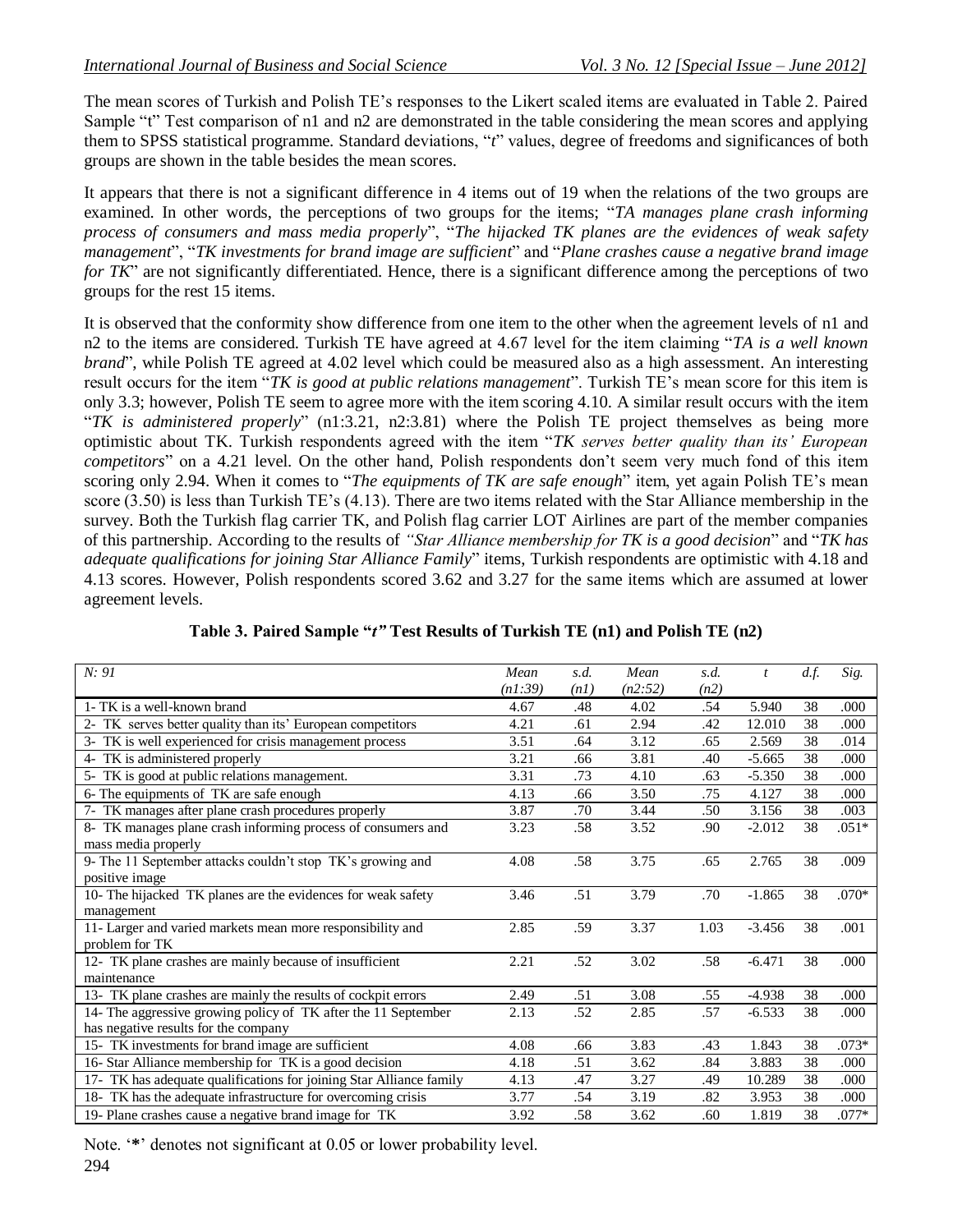## *5. Conclusions and limitations*

Airlines have overcome several problems in the last decade. The 11 September attacks in 2001 and the global recession in 2008 engendered deep impacts on the structure of the air transportation industry. Giant airline companies either in the US or in Europe went bankrupt unpredictably during that period. However, some companies turned this process into an opportunity and grew dramatically with an effective marketing and branding policies. One of the most notable examples is the Turkish flag carrier, TK. Despite the difficulties mentioned above and the withdrawal of the government from the company, the company has managed to become the fastest growing airline. Also it has become one of the four major airlines within the European network. Yet, the company had to deal with some other uncontrollable difficulties such as air traffic accidents.

The Amsterdam TK plane crash in 2009 decelerated the fast growing aspect of the company for some time; however, the crisis ended in shorter period than it was anticipated. Recessing the promotional efforts for some while, the airline started with the *'touristanbul'* promotion in 2010 which offered Istanbul city tours to its transit passengers. The company has also made several sponsorship agreements with top sport names and brands in the same year including worldwide famous soccer clubs (FC Barcelona, Manchester United FC), Euroleague Basketball Organization, world number one tennis player Caroline Wozniacki and the American National Basketball Organizations' (NBA) most valuable player (MVP) Kobe Bryant. Indeed, the advertisements of these sport figures all around the world contributed to the brand image of TK.

Both qualitative and quantitative measures were used in this study. Phenomenology method of the qualitative measures helped in the process of survey development. Affirming the efforts above, the results of the study reveal that TK has managed to set a trustable brand in the progress. Although the mean scores for "plane crashes cause a negative brand image for TK" item (Turkish TE: 3.92, Polish TE: 3.62) is reasonable, the respondents seem quite constant about the company's image, management and marketing policies.

This study is not without limitations. Firstly, the mean results of the items should be evaluated with the consideration of the respondents' demographical characteristics. Although the respondents are assumed as tourism professionals, it must be accepted that they come only from two countries. Therefore, it is hardly possible to claim that the responses to the items are completely neutral. Secondly, the sample group is rather homogeneous when it comes to their professions and education levels. Therefore, a future study with more heterogeneous groups and with larger respondents would contribute better to the literature. Lastly, the survey scale of the study was developed by using phenomenology experiment of qualitative research method. The inconvenience structure of survey items restrains the assessment of reliability and validity statistics to the scale. Collecting more responses and selecting the convenient items for statistical methods will contribute better in the further studies.